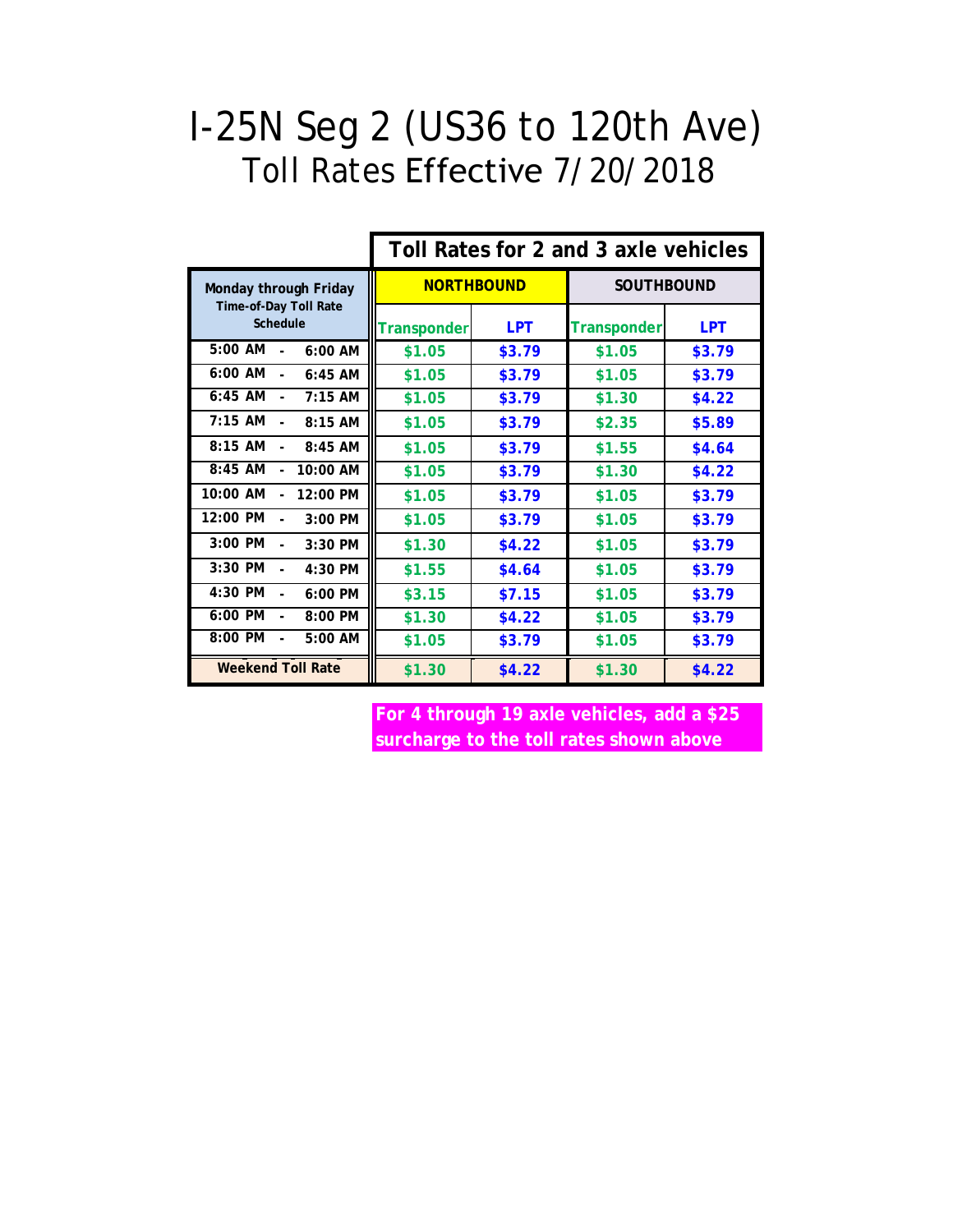

## **I-25 North (US 36 to 120th) Toll Rate Adjustment**

*January 2020*

**I-25 North Segment 2:** HPTE has an annual toll rate adjustment process every year where Express Lane toll rate adjustments are considered. During the annual toll rate adjustment process in summer 2019, HPTE staff recommended that the annual toll rate adjustments for Segment 2 be deferred until I-25 North Segment 3 opened for operations. Then at that time, initial toll rates for Segment 3 and a proposed toll rate adjustment for Segment 2 would be jointly presented to the HPTE Board. Going forward, Segments 2 and 3 will be put on the same toll rate adjustment schedule. Therefore, the next time staff will possibly come to the Board with a toll rate adjustment on this corridor is spring 2021.

If approved by the Board at the March 2020 meeting, the Segment 2 adjusted toll rates would go into effect on the same date that Segment 3 (I-25 North - 120<sup>th</sup> to E-470/North West Parkway) opens for tolling.

| 6.5% INCREASE |                          | $\frac{1}{2}$ able 1. The possession $\frac{1}{2}$ and $\frac{1}{2}$ and $\frac{1}{2}$ is the above for $\frac{1}{2}$ and $\frac{1}{2}$ and $\frac{1}{2}$ and $\frac{1}{2}$ and $\frac{1}{2}$<br><b>Northbound</b> |        |                                                           |        |        |
|---------------|--------------------------|--------------------------------------------------------------------------------------------------------------------------------------------------------------------------------------------------------------------|--------|-----------------------------------------------------------|--------|--------|
|               |                          |                                                                                                                                                                                                                    |        | CURRENT AVI PROPOSED NEW AVI CURRENT LPT PROPOSED NEW LPT |        |        |
| 5:00 AM       |                          | $6:00$ AM                                                                                                                                                                                                          | \$1.05 | \$1.10                                                    | \$3.79 | \$4.04 |
| $6:00$ AM     | $\overline{\phantom{0}}$ | $6:45$ AM                                                                                                                                                                                                          | \$1.05 | \$1.10                                                    | \$3.79 | \$4.04 |
| 10:48 AM      | $\overline{\phantom{a}}$ | $7:15$ AM                                                                                                                                                                                                          | \$1.05 | \$1.10                                                    | \$3.79 | \$4.04 |
| $7:15$ AM     | $\overline{\phantom{a}}$ | $8:15$ AM                                                                                                                                                                                                          | \$1.05 | \$1.10                                                    | \$3.79 | \$4.04 |
| 8:15 AM       | $\overline{\phantom{0}}$ | $8:45$ AM                                                                                                                                                                                                          | \$1.05 | \$1.10                                                    | \$3.79 | \$4.04 |
| 8:45 AM       |                          | 10:00 AM                                                                                                                                                                                                           | \$1.05 | \$1.10                                                    | \$3.79 | \$4.04 |
| 10:00 AM      | $\overline{\phantom{a}}$ | 12:00 PM                                                                                                                                                                                                           | \$1.05 | \$1.10                                                    | \$3.79 | \$4.04 |
| 12:00 PM      | $\overline{\phantom{0}}$ | 3:00 PM                                                                                                                                                                                                            | \$1.05 | \$1.10                                                    | \$3.79 | \$4.04 |
| 3:00 PM       | $\overline{\phantom{a}}$ | 3:30 PM                                                                                                                                                                                                            | \$1.30 | \$1.35                                                    | \$4.22 | \$4.49 |
| 3:30 PM       | $\overline{\phantom{a}}$ | $4:30$ PM                                                                                                                                                                                                          | \$1.55 | \$1.65                                                    | \$4.64 | \$4.94 |
| 4:30 PM       | $\overline{\phantom{a}}$ | $6:00$ PM                                                                                                                                                                                                          | \$3.15 | \$3.35                                                    | \$7.15 | \$7.61 |
| $6:00$ PM     | $\overline{\phantom{a}}$ | 8:00 PM                                                                                                                                                                                                            | \$1.30 | \$1.35                                                    | \$4.22 | \$4.49 |
| 8:00 PM       | $\overline{\phantom{0}}$ | $5:00$ AM                                                                                                                                                                                                          | \$1.05 | \$1.10                                                    | \$3.79 | \$4.04 |
| Weekend       |                          | \$1.30                                                                                                                                                                                                             | \$1.35 | \$4.22                                                    | \$4.49 |        |

## *Table 1: Proposed New Adjusted AVI and LPT toll rates for I-25 North Segment 2 Northbound*

**I HIGH PERFORMANCE TRANSPORTATION ENTERPRISE**